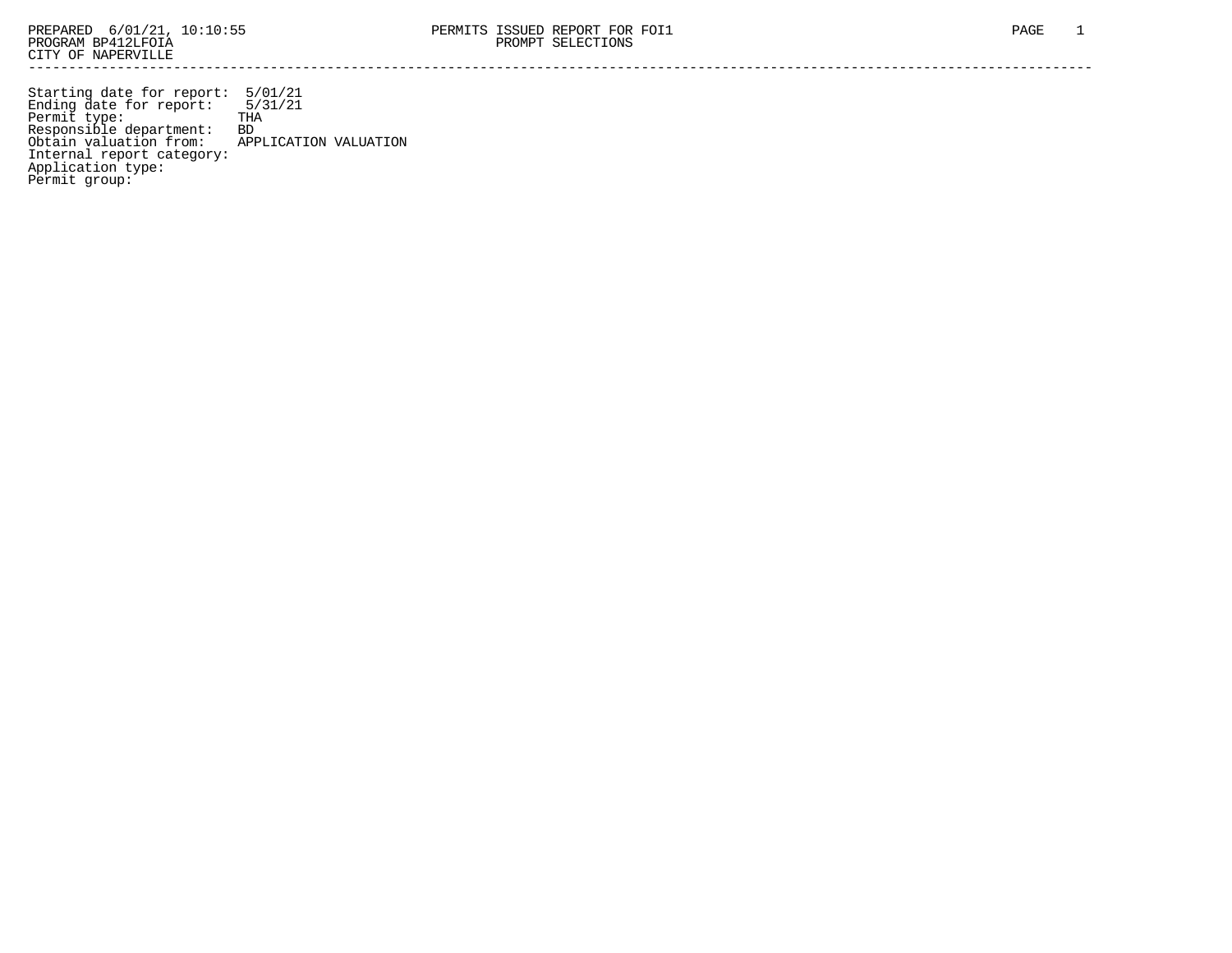## PREPARED 6/01/21, 10:10:55 PERMITS ISSUED REPORT PROGRAM BP412LFOI1 PAGE 1<br>PROGRAM BP412LFOI1 55 PAGE 1<br>CITY OF NAPERVILLE PROGRAM BP412LFOI1 5/01/21 THRU 5/31/21 CITY OF NAPERVILLE **Example 20** CITY OF NAPERVILLE PERMIT TYPE - THA TOWNHOUSE PERMIT

| OBTAINED VALUATION FROM APPLICATION VALUATION                                                                                                                                                        |                                        |                                                                                                 |  |  |  |
|------------------------------------------------------------------------------------------------------------------------------------------------------------------------------------------------------|----------------------------------------|-------------------------------------------------------------------------------------------------|--|--|--|
| APPLICATION APPLICATION TYPE AND DESCRIPTION                                                                                                                                                         |                                        | PROPERTY OWNER/                                                                                 |  |  |  |
| 21-00000596 THA TOWNHOUSE APPLICATION                                                                                                                                                                | 2950 REFLECTION DR                     |                                                                                                 |  |  |  |
| ----------- 3/04/21 \$170154<br>Contractor #: 224-293-3129 \$170154                                                                                                                                  | W-01044100660601N1845-198 LENNAR HOMES |                                                                                                 |  |  |  |
| -----------                                                                                                                                                                                          |                                        | HMD CONSTRUCTION<br>S3 PLUMBING<br>EXTERIOR BUILDERS INC                                        |  |  |  |
| 21-00000597 THA TOWNHOUSE APPLICATION                                                                                                                                                                | 2952 REFLECTION DR                     |                                                                                                 |  |  |  |
| $\frac{\text{---} \text{---} \text{---} \text{---}}{\text{Contractor}}$ #: 224-293-3129                                                                                                              |                                        |                                                                                                 |  |  |  |
| $STRUCTURE$ - 000 000 1 BLDG 4 UNITS<br>PERMIT TYPE - THA 00 TOWNHOUSE PERMIT                                                                                                                        | ISSUE DATE<br>5/10/21                  | SUBCONTRACTOR(S)<br>INLAND ELECTRIC<br>HMD CONSTRUCTION<br>S3 PLUMBING<br>EXTERIOR BUILDERS INC |  |  |  |
| -----------<br>2954 REFLECTION DR<br>21-00000598 THA TOWNHOUSE APPLICATION                                                                                                                           |                                        |                                                                                                 |  |  |  |
| ----------- 3/04/21 \$170154<br>Contractor #: 224-293-3129                                                                                                                                           | W-01044100660603N1845-198 LENNAR HOMES |                                                                                                 |  |  |  |
| $\begin{tabular}{lllllllllll} \textbf{STRUCTURE} & - & 000 & 000 & 1 & \textbf{BLDG} & 4 & \textbf{UNITS} \\ \textbf{PERMIT TYPE} & - & \textbf{THA} & 00 & \textbf{TONNHOUSE PERMIT} \end{tabular}$ | 5/10/21                                | INLAND ELECTRIC<br>HMD CONSTRUCTION<br>S3 PLUMBING<br>EXTERIOR BUILDERS INC                     |  |  |  |
| 21-00000599 THA TOWNHOUSE APPLICATION NAME ON STATE 2956 REFLECTION DR                                                                                                                               |                                        |                                                                                                 |  |  |  |
|                                                                                                                                                                                                      | W-01044100660604N1845-198 LENNAR HOMES |                                                                                                 |  |  |  |
|                                                                                                                                                                                                      |                                        | SUBCONTRACTOR(S)<br>INLAND ELECTRIC<br>HMD CONSTRUCTION<br>S3 PLUMBING<br>EXTERIOR BUILDERS INC |  |  |  |
| TOTAL PERMITS ISSUED 4 TOTAL PERMITS HELD<br>a mara ny ara-daharanjarahasin'ilay kaominina dia 49.4199.<br>-------                                                                                   | $\Omega$                               |                                                                                                 |  |  |  |

TOTAL APPLICATION VALUATION 680,616